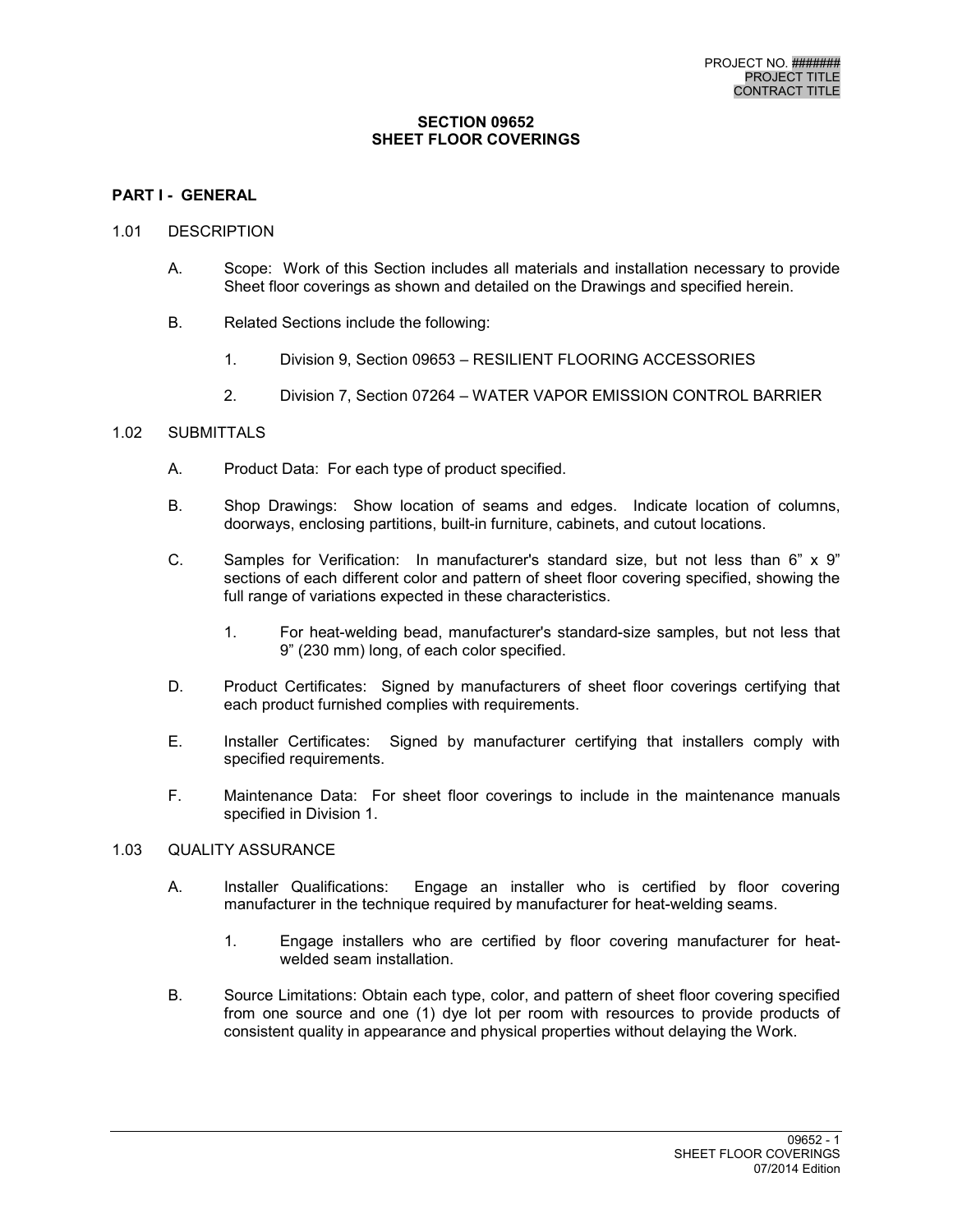- C. Fire-Test-Response Characteristics: Provide products with the following fire-testresponse characteristics as determined by testing identical products per test method indicated below by a testing and inspecting agency acceptable to authorities having jurisdiction.
	- 1. Critical Radiant Flux: 0.45 W/sq. cm or greater when tested per ASTM E 648.
	- 2. Smoke Density: Maximum specific optical density of 450 or less when tested per ASTM E 662.

## 1.04 DELIVERY, STORAGE, AND HANDLING

- A. Deliver sheet vinyl floor coverings and installation accessories to Project site in manufacturer's original protective wrap, (omit text) each bearing names of product and manufacturer, Project identification, and shipping and handling instructions.
- B. Store products in dry spaces protected from the weather, with ambient temperatures maintained between 50º and 90ºF.
- C. Store rolls upright or as instructed by the manufacturer.
- D. Move floor coverings and installation accessories into spaces where they will be installed at least 48 hours before installation, unless longer conditioning periods are recommended in writing by manufacturer.

#### 1.05 PROJECT CONDITIONS

- A. Maintain a temperature of not less than 70ºF or more than 95ºF in spaces to receive sheet floor coverings for at least 48 hours before installation, during installation, and for at least 48 hours after installation, unless manufacturer's written recommendations specify longer time periods. After postinstallation period, maintain a temperature of not less than 55ºF or more than 95ºF.
- B. Do not install sheet floor coverings until they are at the same temperature as the space where they are to be installed.
- C. Close spaces to traffic during sheet floor covering installation and for time period after installation recommended in writing by manufacturer.
- D. Install sheet floor coverings and accessories after other finishing operations, including painting, have been completed.
- E. Where demountable partitions and other items are indicated for installation on top of sheet floor coverings, install floor coverings before these items are installed.
- F. Examine existing substrates, do not install flooring until concrete slabs have cured and are sufficiently dry to bond with adhesives. See 3.01 Examination and comply with all the requirements.
- G. Do not proceed with installation until unsatisfactory conditions have been corrected including but not limited to excessive moisture mitigation – refer to section 07264 Water Vapor Emission Control Barrier.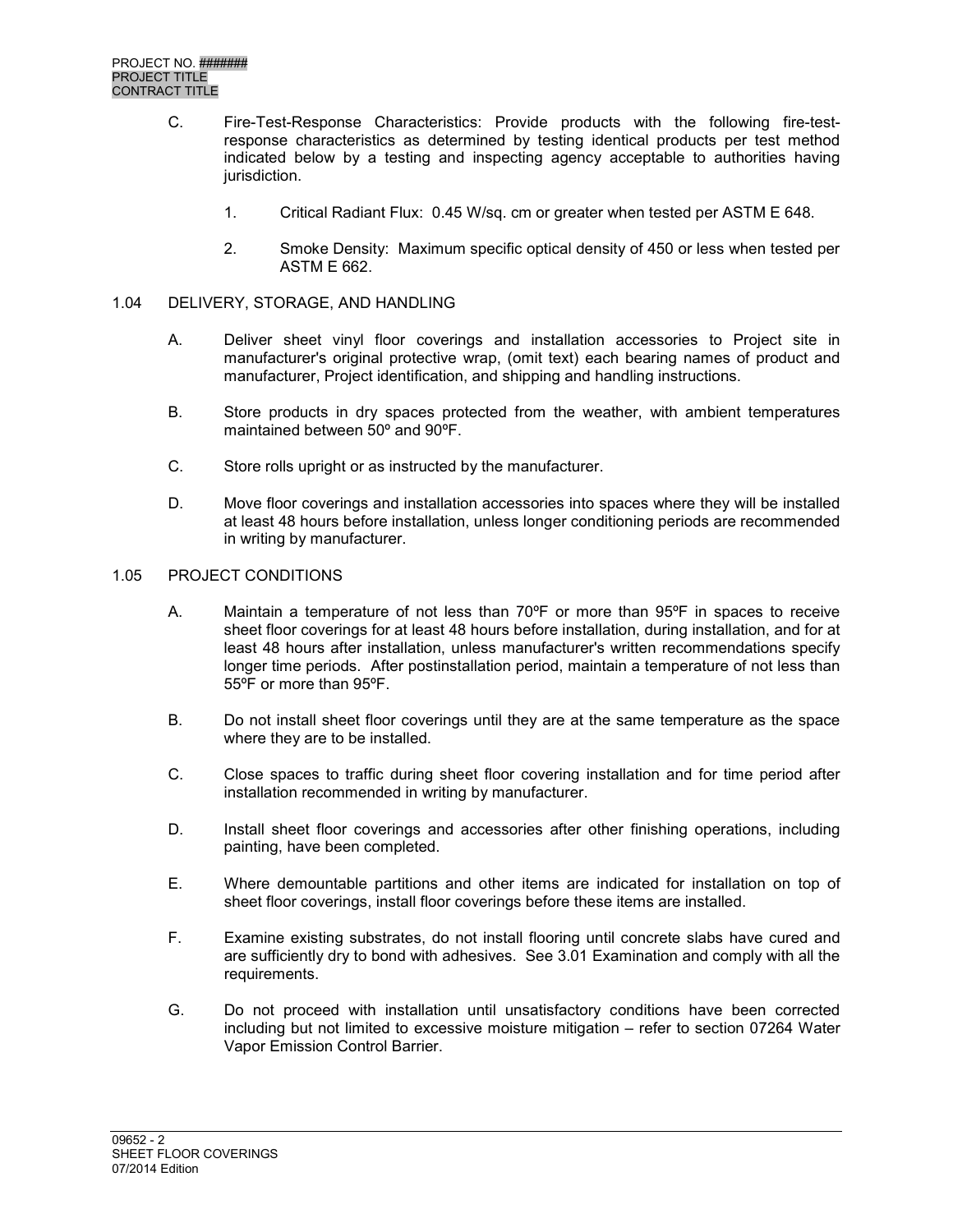## 1.06 EXTRA MATERIALS

- A. Furnish extra materials described below that match products installed, are packaged with protective covering for storage, and are identified with labels describing contents.
	- 1. Furnish not less than 10 linear feet in roll form for each 500 linear feet or fraction thereof, of each different composition, wearing surface, color, and pattern of sheet vinyl floor covering installed.
	- 2. Deliver extra materials to University.

# **PART II - PRODUCTS**

- 2.01 MANUFACTURERS
	- A. Products: Nora System Rubber Flooring, Armstrong Sheet Vinyl, Mannington Sheet Vinyl or approved equal.
- 2.02 SHEET VINYL FLOOR COVERINGS
	- A. Rubber Flooring; Products complying with ASTM F1859, Type I, Class 1
	- B. Sheet Vinyl Floor Coverings: Products complying with ASTM F 1303, Type II, Class 1, Grade A or equal.

# 2.03 INSTALLATION ACCESSORIES

- A. Trowelable Leveling and Patching Compounds: Latex-modified, Portland-cement-based formulation provided or approved by floor covering manufacturer for applications indicated.
- B. Adhesives: Non-flammable water-resistant type recommended by manufacturer to suit sheet vinyl floor covering and substrate conditions indicated.
	- 1. Quick Set Adhesives are acceptable if approved by flooring manufacturer
- C. Heat-Welding Bead: Solid-strand product of floor covering manufacturer for heat-welding seams.
	- 1. Color: Match color of sheet floor material.
- D. Cove Strip: 1" radius support for integral flash cove base provided or approved by floor covering manufacturer.
- E. Cove-Base Cap Strip: Square metal, vinyl, or rubber cap for integral flash cove base provided or approved by floor covering manufacturer.
- F. Metal Edge Strips: Extruded aluminum with mill finish of width shown, of height required to protect exposed edge of sheet vinyl floor coverings, and in maximum available lengths to minimize running joints.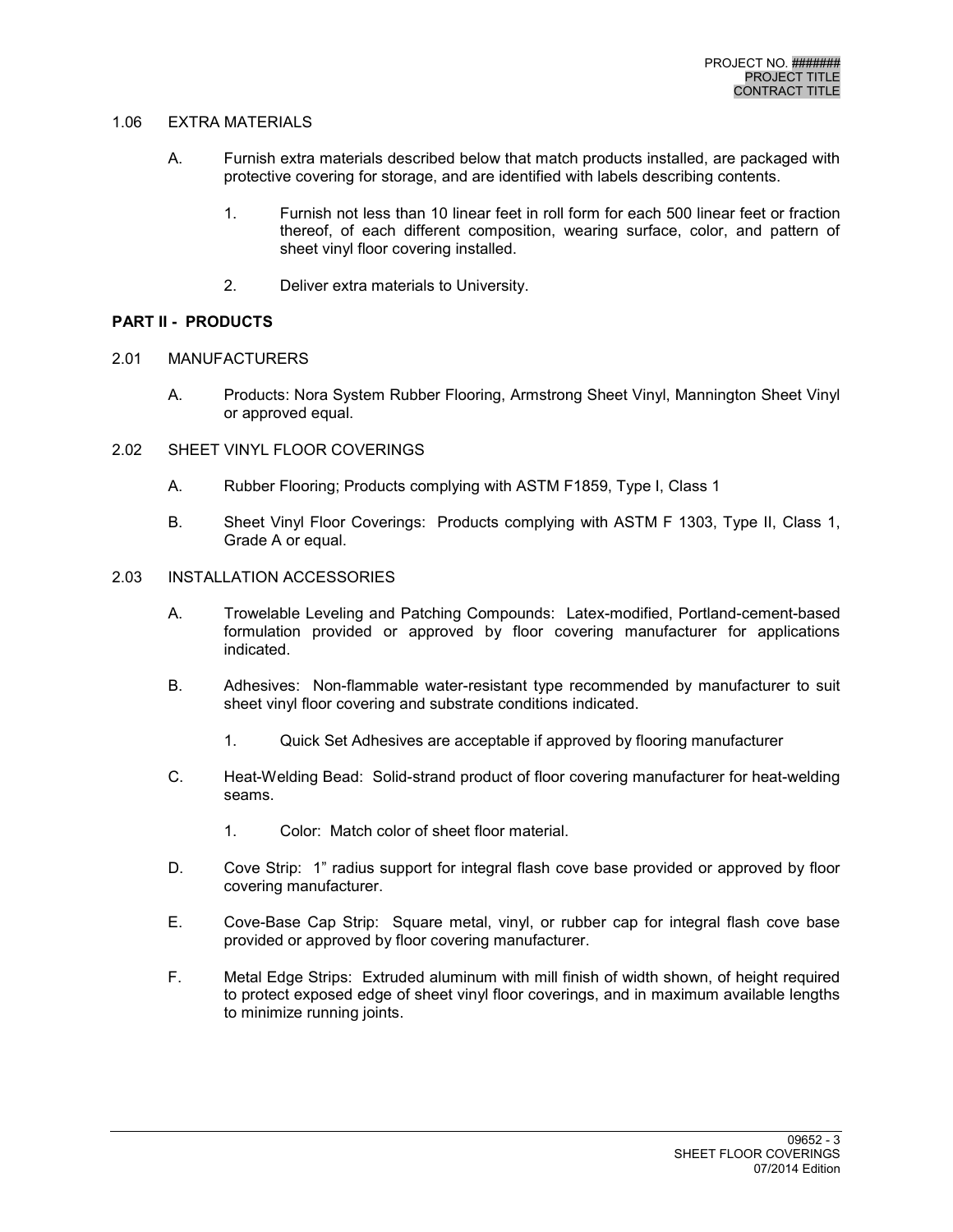# **PART III - EXECUTION**

#### 3.01 EXAMINATION

- A. Examine existing substrates, areas, and conditions where installation of resilient products will occur, with Installer present, for compliance with manufacturer's requirements. Verify the substrates and conditions are free of defects and fully comply with manufacturer's specified requirements for resilient product installation. Determine adhesion, moisture and PH levels by conducting the following tests conducted by Independent Testing Agencies certified by ICRI (International Concrete Repair Institute). Provide test results to the University's Representative prior to the flooring installation. (Consultant to omit if all new concrete substrates – or reduce text if PH and Insitu probe test is not required by University's Representative)
	- 1. Refer to Section 07264 Water Vapor Control Barrier, Submittals 1.04, D Testing and comply with all requirements.
	- 2. ASTM D 7234 Standard Adhesion Strength test
	- 3. ASTM F 2170 Standard test to measure relative humidity using Insitu Probes manufactured by Wagner Electronics.
	- 4. ASTM F 710 Standard test to measure Alkalinity levels conducted with an electronic PH Meter manufactured by Wagner Electronics.
- B. New Concrete Subfloors: Verify that concrete slabs comply with ASTM F 710 and the following:
- C. Do not install sheet floor coverings over "new" concrete slabs until they have fully cured, free of defects and are sufficiently dry to bond with the adhesives. Verify the substrates and conditions fully comply with manufacturer's specified requirements for resilient product installation. Determine adhesion, moisture and PH levels by conducting the following tests conducted by Independent Testing Agencies certified by ICRI (International Concrete Repair Institute). Provide the test results to the University's Representative prior to any floor installation. (Consultant to omit if all new existing substrates).
	- 1. Refer to Section 07264 Water Vapor Control Barrier, Submittals 1.04, D Testing and comply with all requirements.
	- 2. ASTM D 7234 Standard Adhesion Strength test
	- 3. ASTM F 2170 Standard test method for relative humidity using Insitu Probes manufactured by Wagner Electronics.
	- 4. ASTM F 710 Standard test to measure Alkalinity levels conducted with an electronic PH Meter manufactured by Wagner Electronics.
	- 5. Subfloor finishes comply with requirements specified in Division 3 Section "Castin-Place Concrete" for slabs receiving resilient flooring.
	- 6. Subfloors are free of cracks, ridges, depressions, scale, and foreign deposits.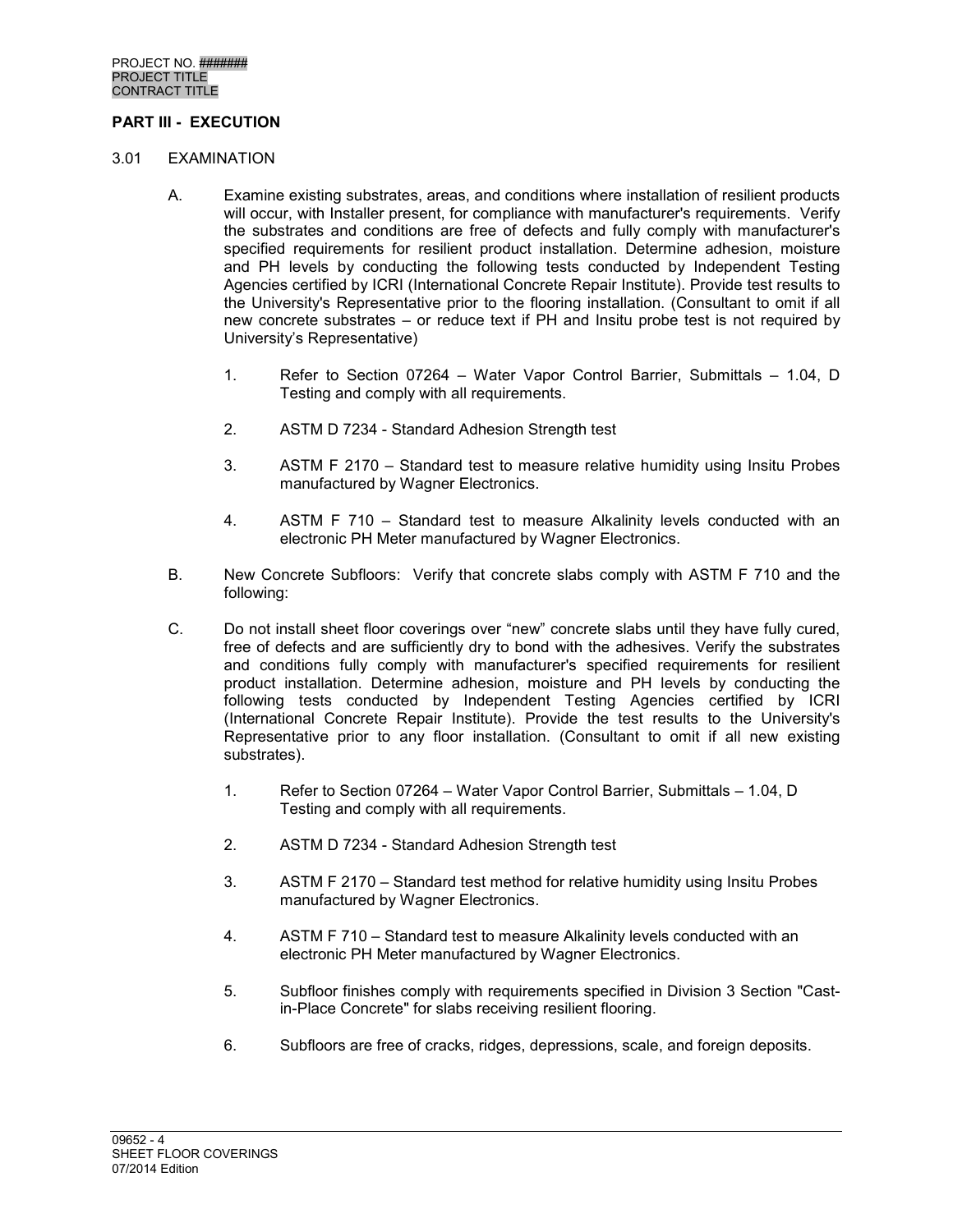- D. For wood subfloors, verify the following:
	- 1. Underlayment over subfloor complies with requirements specified in Division 6 Section "Rough Carpentry."
	- 2. Underlayment surface is free of irregularities and substances that may interfere with adhesive bond, show through surface, or stain sheet vinyl floor coverings.
- E. Do not proceed with installation until unsatisfactory conditions have been corrected.

## 3.02 PREPARATION

- A. General: Comply with sheet vinyl floor covering manufacturer's written installation instructions for preparing substrates indicated to receive sheet vinyl floor coverings.
- B. Use trowelable leveling and patching compounds, according to manufacturer's written instructions, to fill cracks, holes, and depressions in substrates.
- C. Remove coatings, including curing compounds, and other substances that are incompatible with flooring adhesives and that contain soap, wax, oil, or silicone, using mechanical methods recommended by manufacturer. Do not use solvents.
- D. Broom and vacuum clean substrates to be covered immediately before installing sheet vinyl floor coverings. After cleaning, examine substrates for moisture, alkaline salts, carbonation, or dust. Do not proceed with installation until unsatisfactory conditions have been corrected.
- 3.03 INSTALLATION
	- A. General: Comply with sheet vinyl floor covering manufacturer's written installation instructions.
	- B. Unroll sheet vinyl floor coverings and allow them to stabilize before cutting and fitting, if recommended in writing by manufacturer.
	- C. Lay out sheet vinyl floor coverings to comply with the following requirements:
		- 1. Maintain uniformity of sheet vinyl floor covering direction.
		- 2. Arrange for a minimum number of seams and place them in inconspicuous and low-traffic areas, and not less than 6" away from parallel joints in flooring substrates.
		- 3. Match edges of sheet vinyl floor coverings for color shading and pattern at seams according to manufacturer's written recommendations.
		- 4. Avoid cross seams.
		- 5. No cross seams at doorways.
	- D. Scribe, cut, and fit sheet vinyl floor coverings to butt neatly and tightly to vertical surfaces and permanent fixtures, including built-in furniture, cabinets, pipes, outlets, edgings, doorframes, thresholds, and nosings.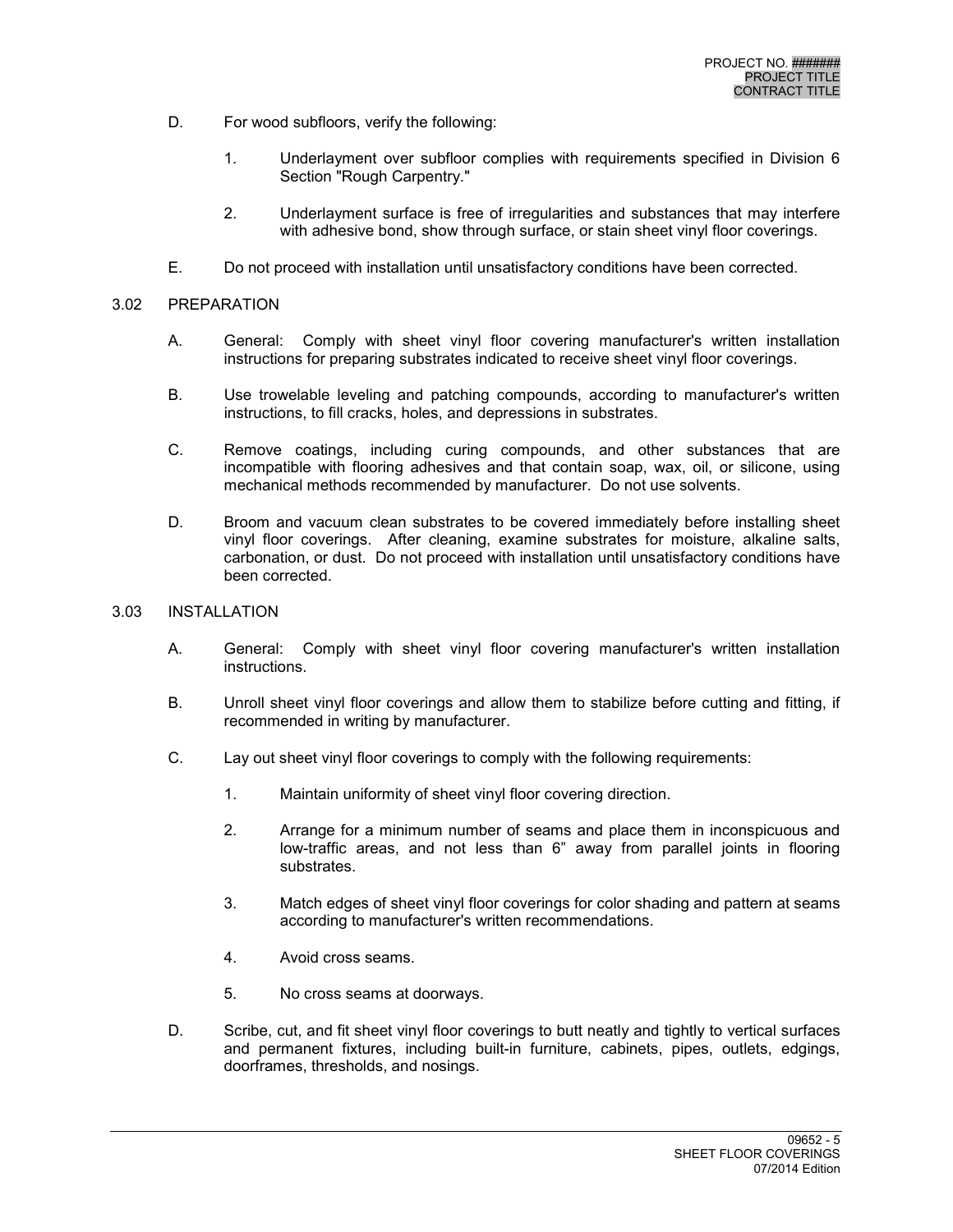- E. Integral Flash Cove Base: Where indicated, cut sheet vinyl floor coverings to form integral base of height indicated at vertical surfaces.
- F. Extend sheet floor coverings into toe spaces, door reveals, closets, and similar openings.
- G. Maintain reference markers, holes, and openings that are in place or marked for future cutting by repeating on finish flooring as marked on subfloor. Use chalk or other nonpermanent, nonstaining marking device.
- H. Install sheet floor coverings on covers for telephone and electrical ducts, and similar items in finished floor areas. Maintain overall continuity of color and pattern with pieces of flooring installed on covers. Tightly adhere edges to perimeter of floor around covers and to covers.
- I. Adhere sheet floor coverings to flooring substrates to comply with floor covering manufacturer's written instructions, including those for trowel notching, adhesive mixing, and adhesive open and working times.
	- 1. Produce completed installation without open cracks, voids, raising and puckering at joints, telegraphing of adhesive spreader marks, and other surface imperfections.
	- 2. Form integral flash cove base by flashing floor covering up vertical surfaces. Support floor covering at horizontal and vertical junction with cove strip. Butt floor covering at top of base against cap strip.
- J. Heat-Welded Seams: Rout joints and heat weld with welding bead, permanently fusing sections into a seamless floor covering. Prepare, weld, and finish seams according to manufacturer's written instructions and ASTM F 1516 to produce surfaces flush with adjoining floor covering surfaces.
- K. Hand roll sheet floor coverings in both directions from center out to embed floor coverings in adhesive and eliminate trapped air. At walls, door casings, and other locations where access by roller is impractical, press floor coverings firmly in place with flat-bladed instrument.

## 3.04 CLEANING AND PROTECTING

- A. Perform the following operations immediately after installing Sheet Vinyl floor coverings:
	- 1. Remove adhesive and other surface blemishes using non-flammable cleaner recommended by floor covering manufacturer.
	- 2. Sweep or vacuum floor thoroughly.
	- 3. Do not wash floor covering until after time period recommended by floor covering manufacturer.
	- 4. Damp-mop floor to remove marks and soil.
- B. Perform the following operations immediately after installing sheet Rubber floor coverings: Initial Cleaning – minimum 72 hours after installation.
	- 1. Remove adhesive and other surface blemishes using non-flammable cleaner recommended by floor covering manufacturer.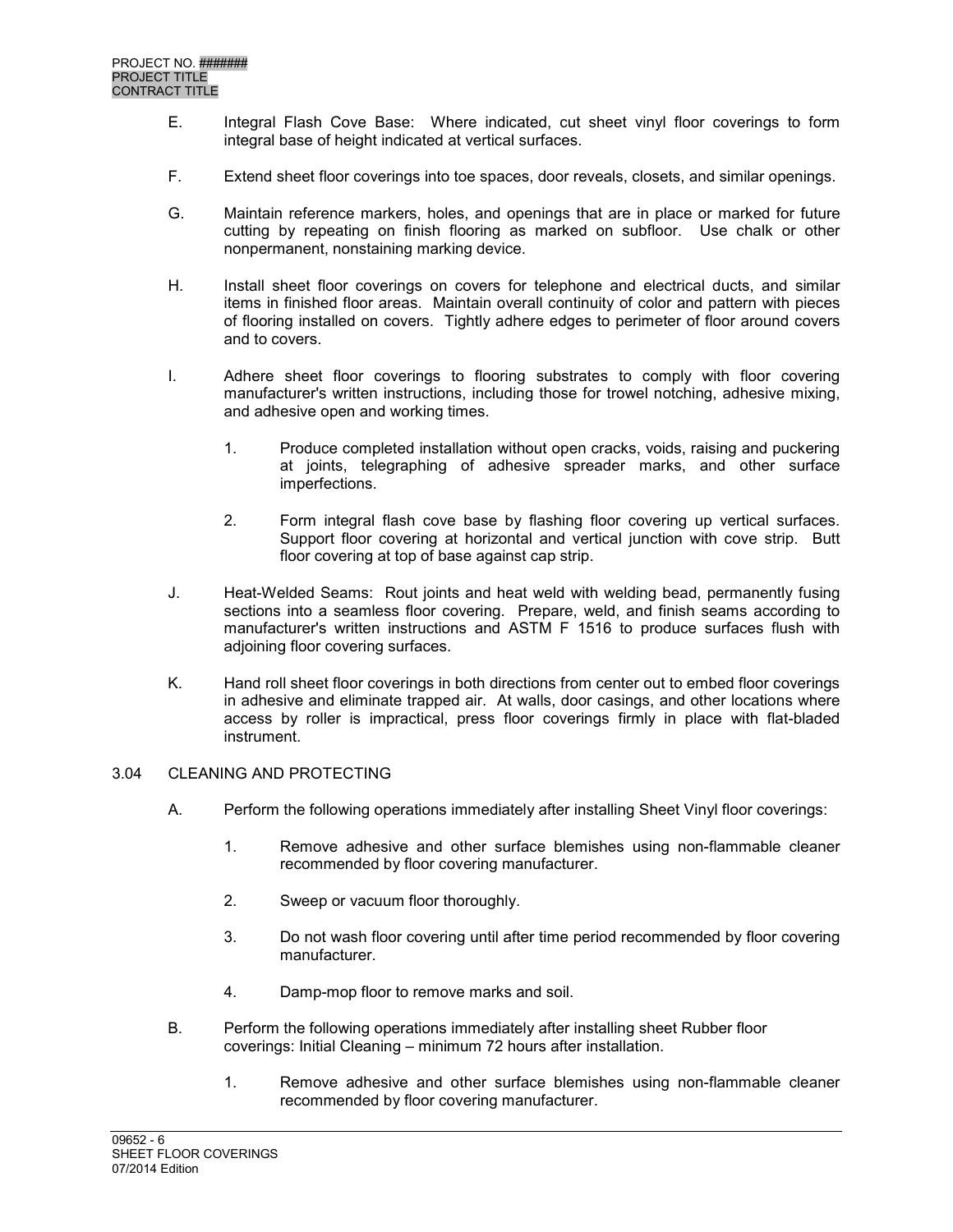- 2. Sweep or vacuum floor thoroughly.
- 3. Wet mop the floor using a diluted initial maintenance product and allow the solution minimum dwell time of 10 minutes.
- 4. Scrub the floor thoroughly with a floor scrubber using a 3M #5100 (red) cleaning pad for all Noraplan surfaces and a 3M #5300 (blue) cleaning pad and a high PH cleaner/degreaser for all rubber surfaces.
- 5. Wet vacuum the soiled solution, rinse the floor with clean water and allow to dry.
- C. Protect flooring against mars, marks, indentations, and other damage from construction operations and placement of equipment and fixtures during the remainder of construction period. Use protection methods indicated or recommended in writing by floor covering manufacturer.
	- 1. Cover sheet vinyl floor coverings with undyed, untreated building paper until inspection for Substantial Completion.
	- 2. Do not move heavy and sharp objects directly over sheet floor coverings. Place plywood or hardboard panels over floor coverings and under objects while they are being moved. Slide or roll objects over panels without moving panels.
- D. Clean sheet floor coverings not more than 4 days before dates scheduled for inspections intended to establish date of Substantial Completion in each area of Project. Clean floor coverings according to manufacturer's written recommendations.
- 3.05 SHEET VINYL FLOOR COVERING SCHEDULE (Consultant to modify)
	- A. Products: Noraplan Degree Rubber Sheet flooring, Armstrong Medintech Homogeneous Sheet Flooring, or Inlaid Medintech Tandem, Mannington Inlaid Fine Fields, Resilient Floors, or equal. (Consultant to modify)
	- B. Noraplan Rubber Sheet Flooring; Degree is a solid rubber sheet flooring
		- 1. Color; Selected by Architect
		- 2. Overall thickness; 0.012"
		- 3. Sheet width: 4' wide
		- 4. Fire Test Data: Class 1
		- 5. Installation method: Use adhesives recommended by the manufacturer
		- 6. Finish: After initial cleaning to increase shine, dry buff floor the floor with a 3M #1400 (white) pad as recommended by the manufacturer.
	- C. Armstrong Medintech Homogeneous flooring materials are a nonbacked, nonlayered, polyurethane-coated vinyl with a through pattern construction with UV cured polyurethane finish.
		- 1. Color: Freesia Pearl #88488 or approved equal
		- 2. Overall Thickness: 0.080"